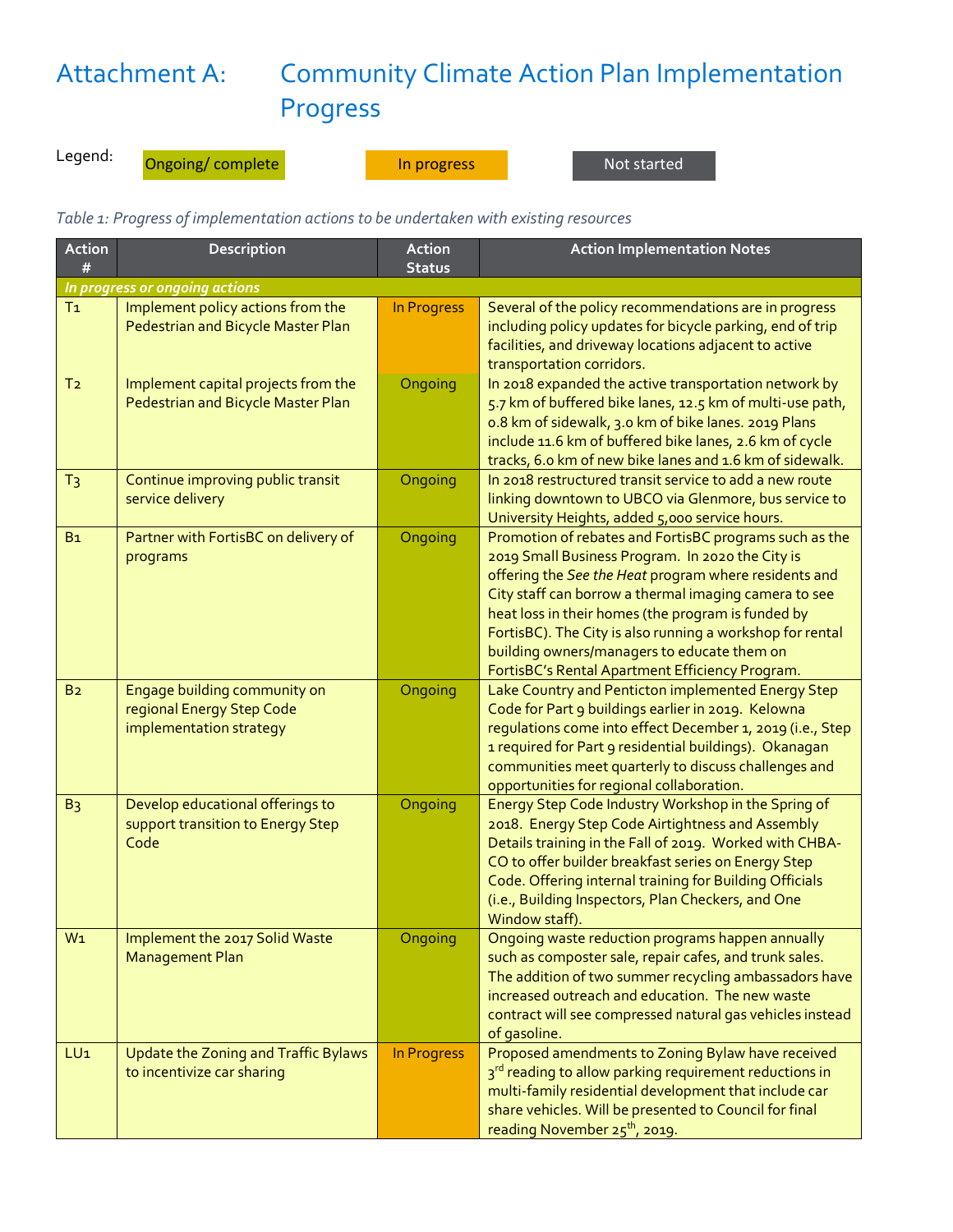| <b>Action</b><br># | Description                                                                                                             | <b>Action</b><br><b>Status</b> | <b>Action Implementation Notes</b>                                                                                                                                                                                                                                                                                                                                                                                                                                                                                                                                                                                                                                                                                            |  |  |  |
|--------------------|-------------------------------------------------------------------------------------------------------------------------|--------------------------------|-------------------------------------------------------------------------------------------------------------------------------------------------------------------------------------------------------------------------------------------------------------------------------------------------------------------------------------------------------------------------------------------------------------------------------------------------------------------------------------------------------------------------------------------------------------------------------------------------------------------------------------------------------------------------------------------------------------------------------|--|--|--|
| O <sub>1</sub>     | Implement the Urban Forestry<br><b>Strategy</b>                                                                         | Ongoing                        | In 2019 the City sold 600 trees through NeighbourWoods<br>for planting on private property. On public property, will<br>plant 400 street trees, 100 trees along Mill Creek and<br>5,000 tree seedlings in various locations.                                                                                                                                                                                                                                                                                                                                                                                                                                                                                                  |  |  |  |
| O <sub>2</sub>     | Implement the 2017 Agriculture Plan                                                                                     | Ongoing                        | As of fall 2019, 75% of the Plan's 52 actions are ongoing,<br>in progress or complete.                                                                                                                                                                                                                                                                                                                                                                                                                                                                                                                                                                                                                                        |  |  |  |
| O <sub>3</sub>     | Continue to implement the Clean Air<br><b>Strategy</b>                                                                  | Ongoing                        | Ongoing programs include Safe Routes to School,<br>Agricultural Chipping Program, Woodstove Exchange<br>Program, and Mow/Chip It rebates. Initiated work on<br>amendments to the Smoke Control Bylaw and initiated<br>development of an Anti-idling Bylaw.                                                                                                                                                                                                                                                                                                                                                                                                                                                                    |  |  |  |
| O <sub>5</sub>     | Investigate options to fund climate<br>mitigation and adaptation initiatives                                            | Ongoing                        | Recently received:<br>Funding from Disaster Mitigation Adaptation Fund<br>$\bullet$<br>for the Mill Creek Off-Stream Storage Projects and<br>Channel Conveyance Project.<br><b>Grant from Pacific Institute for Climate Solutions to</b><br>$\bullet$<br>hire a student to develop climate adaptation policy<br>for the OCP update.<br><b>Grant from FortisBC to hire a Community Energy</b><br>$\bullet$<br>Specialist position for 2 years (to March 2021).<br>Funding from FortisBC to support Energy Step Code<br>$\bullet$<br>training and See the Heat thermal imaging camera<br>program.<br>Federal grant and partnership with FortisBC to<br>$\bullet$<br>expand level 3 electric vehicle charging<br>infrastructure. |  |  |  |
| O <sub>6a</sub>    | Investigate developing a Climate<br><b>Adaptation Plan</b>                                                              | Ongoing                        | Okanagan Regional Districts are currently in process of<br>modelling climate change impacts for the Okanagan<br>area, with report expected early 2020. A water shortage<br>modelling project is underway to compare water<br>requirements versus supply. In 2020 staff will be<br>investigating options for a Climate Adaptation Plan and<br>potential funding sources.                                                                                                                                                                                                                                                                                                                                                       |  |  |  |
|                    | Actions to be implemented Years o - 2                                                                                   |                                |                                                                                                                                                                                                                                                                                                                                                                                                                                                                                                                                                                                                                                                                                                                               |  |  |  |
| T <sub>4</sub>     | Develop a disruptive mobility<br>strategy                                                                               | In progress                    | A Disruptive Mobility Strategy has been drafted as part<br>of the Regional Transportation Plan.                                                                                                                                                                                                                                                                                                                                                                                                                                                                                                                                                                                                                               |  |  |  |
| T <sub>5</sub>     | If successful, expand the pilot<br>community bike share program.                                                        | Ongoing                        | In 2019 developed and implemented bike share permit<br>program. Four bikeshare companies with permits to<br>operate in Kelowna (most using e-scooters).                                                                                                                                                                                                                                                                                                                                                                                                                                                                                                                                                                       |  |  |  |
| T <sub>7</sub>     | Update the Zoning Bylaw to restrict<br>drive-through uses                                                               | Not started                    |                                                                                                                                                                                                                                                                                                                                                                                                                                                                                                                                                                                                                                                                                                                               |  |  |  |
| T <sub>9</sub>     | Implement an anti-idling bylaw                                                                                          | In progress                    | This is being developed as a regional initiative through<br>the Regional Air Quality program.                                                                                                                                                                                                                                                                                                                                                                                                                                                                                                                                                                                                                                 |  |  |  |
| $T_{10}$           | Investigate regulations and incentives<br>for City parking to prioritize the use of<br>alternative transportation modes | Ongoing                        | Council endorsed an updated Downtown Area Parking<br>Plan, July 2019.                                                                                                                                                                                                                                                                                                                                                                                                                                                                                                                                                                                                                                                         |  |  |  |
| T <sub>12</sub>    | Investigate options for a regional fuel<br>tax                                                                          | Not started                    | Funding sources will be explored as part of the<br>implementation of the Regional Transportation Plan.                                                                                                                                                                                                                                                                                                                                                                                                                                                                                                                                                                                                                        |  |  |  |
| B <sub>5</sub>     | Update Building Bylaw for part 9<br>buildings requiring Step Code 1 (April<br>2019) and Step Code 3 (Oct 2020)          | Complete                       | Step 1 for Part 9 residential buildings comes into effect in<br>Kelowna on December 1, 2019. Step 3 comes into effect<br>June 1, 2021.                                                                                                                                                                                                                                                                                                                                                                                                                                                                                                                                                                                        |  |  |  |
| B <sub>6</sub>     | Relax Zoning Bylaw setback<br>requirements to allow thicker walls<br>for Step 4 and 5 buildings                         | Complete                       | Final adoption of the zoning amendments completed<br>June 17, 2018.                                                                                                                                                                                                                                                                                                                                                                                                                                                                                                                                                                                                                                                           |  |  |  |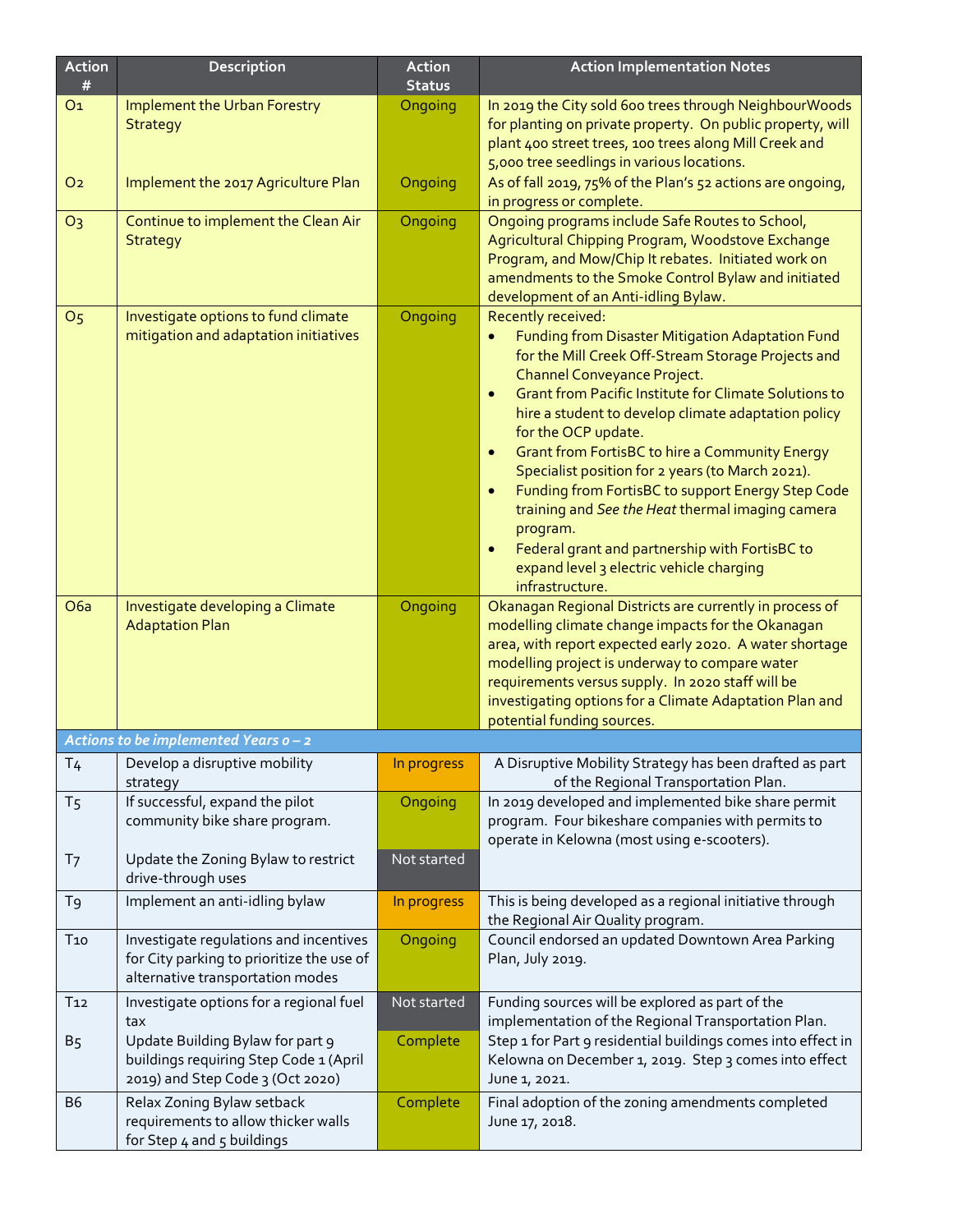| Action<br>#     | Description                                                                                                                             | Action<br><b>Status</b> | <b>Action Implementation Notes</b>                                                                                                                                                                                                                                                                     |  |  |  |
|-----------------|-----------------------------------------------------------------------------------------------------------------------------------------|-------------------------|--------------------------------------------------------------------------------------------------------------------------------------------------------------------------------------------------------------------------------------------------------------------------------------------------------|--|--|--|
| B <sub>7</sub>  | Create a building permit fee rebate<br>program for part 9 buildings for those<br>achieving Steps 4 or 5                                 | Complete                | Endorsed as part of the Energy Step Code<br>Implementation Strategy for Part 9 buildings on May 6,<br>2019. Also included a building permit fee rebate for<br>modelling and blower door testing to encourage builders<br>to use Step Code in advance of Step 1 coming into effect<br>December 1, 2019. |  |  |  |
| B <sub>8</sub>  | Investigate updating the OCP<br>Development Permit Guidelines to<br>include building energy efficiencies                                | In progress             | The Urban Design Development Permit Guidelines will<br>incorporate this as part of the OCP 2040 update.                                                                                                                                                                                                |  |  |  |
| LU <sub>2</sub> | Amend the Zoning Bylaw to establish<br>updated parking minimums and<br>maximums                                                         | In progress             | Proposed amendments to Zoning Bylaw have received<br>3 <sup>rd</sup> reading to reduce parking minimums for several<br>multi-family zones and urban centre commercial zones.<br>Will be presented to Council for final reading November<br>$25^{th}$ , 2019.                                           |  |  |  |
| LU <sub>4</sub> | Coordinate land use and<br>transportation planning through OCP<br>and transportation plans                                              | In progress             | Both the OCP update and Transportation Master Plan<br>are coordinated and in progress.                                                                                                                                                                                                                 |  |  |  |
| LU <sub>5</sub> | As part of the OCP update, reinforce<br>the Permanent Growth Boundary<br>(PGB)                                                          | In progress             | Council endorsed the growth scenario on March $4^{th}$ that<br>reinforces the PGB and focuses on infill and<br>redevelopment in the Core Area and no new suburban<br>areas are identified for new development.                                                                                         |  |  |  |
| LU6             | As part of the OCP update, evaluate a<br>more compact growth strategy                                                                   | In progress             | Council endorsed the growth scenario on March $4^{th}$ that<br>reinforces the PGB and focuses on infill and<br>redevelopment in the Core Area and no new suburban<br>areas identified for new development. Draft Future Land<br>Use map presented to Council on August 12, 2019.                       |  |  |  |
| LU8             | Investigate amendments to Bylaw<br>7900 to include pedestrian<br>connectivity                                                           | In progress             | Bylaw 7900 updates separated into 2 components. The<br>first is immediate actions which is currently in draft form.<br>The second is structural change which will be drafted<br>later in 2020.                                                                                                         |  |  |  |
| LU <sub>9</sub> | Incorporate a policy into the Official<br>Community Plan to design<br>neighbourhoods through a systems<br>approach.                     | In progress             | Being considered as part of the policy development for<br>the OCP 2040 update.                                                                                                                                                                                                                         |  |  |  |
| O <sub>4</sub>  | Amend the landscape regulations in<br>both Zoning and Subdivision Bylaws<br>to include tree protection and<br>replacement requirements. | Not started             |                                                                                                                                                                                                                                                                                                        |  |  |  |
| O <sub>10</sub> | Investigate the opportunity to use<br>treated effluent from the WWTF for<br>irrigation                                                  | In progress             | Pilot project in 2020 to water WWTF fields with treated<br>effluent.                                                                                                                                                                                                                                   |  |  |  |
| O <sub>12</sub> | Investigate opportunities in the<br>Cultural Plan update to incorporate<br>climate change messaging through<br>artistic work.           | In progress             | Culture Plan update is in progress.                                                                                                                                                                                                                                                                    |  |  |  |
|                 | Actions to be implemented Years $3 - 5$                                                                                                 |                         |                                                                                                                                                                                                                                                                                                        |  |  |  |
| LU7             | Investigate options to amend OCP<br>policy and Zoning regulations for<br>shared parking facilities in new and<br>existing developments  | Not started             |                                                                                                                                                                                                                                                                                                        |  |  |  |
| O <sub>8</sub>  | Investigate adopting both a private<br>and heritage tree protection bylaw                                                               | In progress             | Development Planning is drafting a Private Tree<br>Protection Bylaw.                                                                                                                                                                                                                                   |  |  |  |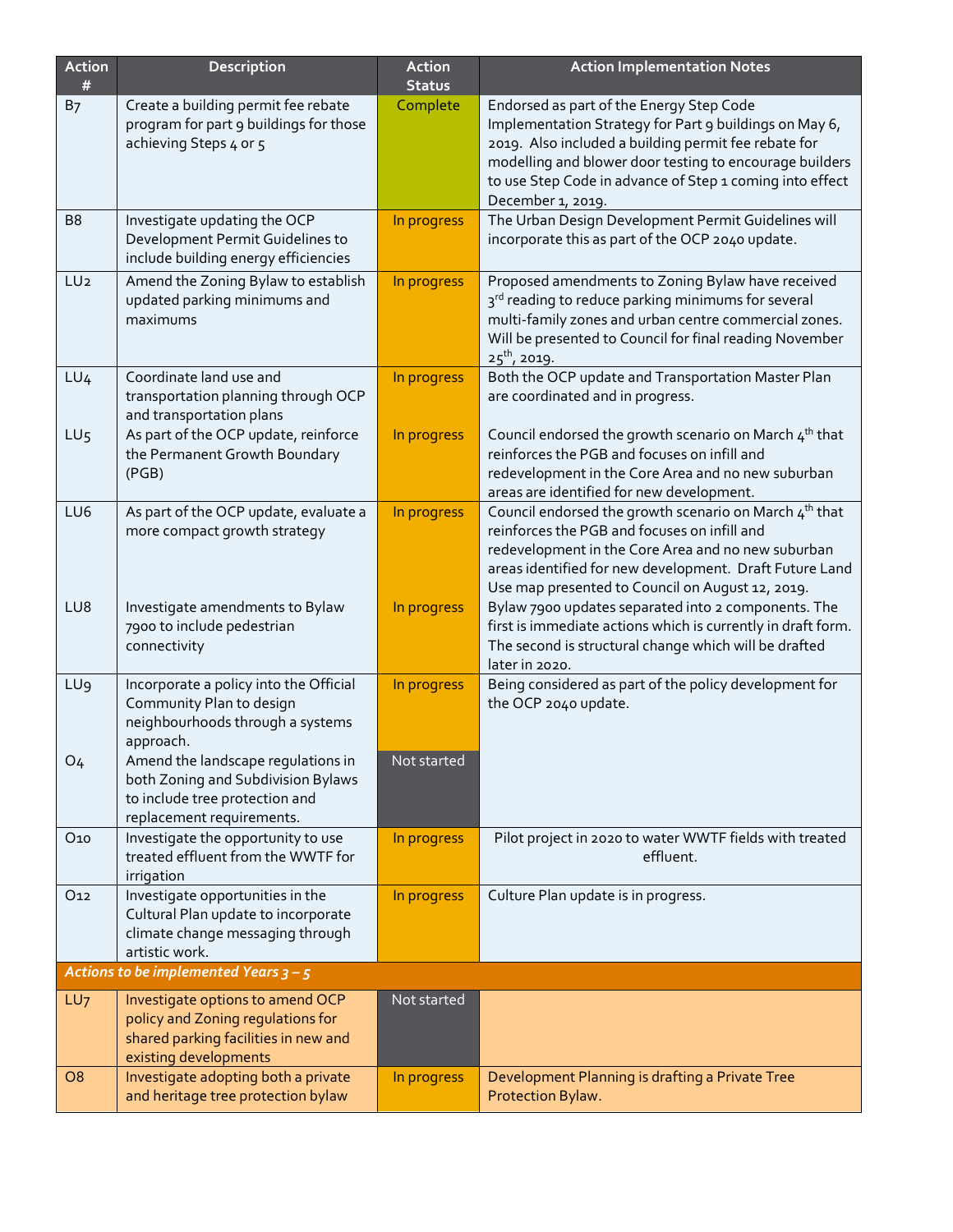## *Table 2: Progress of implementation actions to be undertaken requiring additional resources*

| Action<br>#                    | Description                                                                                    | Action<br><b>Status</b> | <b>Action Implementation Notes</b>                                                                                                                                                                                                                                                                                                                                                                                                                                                                                                                                                                                                                     |  |  |  |  |
|--------------------------------|------------------------------------------------------------------------------------------------|-------------------------|--------------------------------------------------------------------------------------------------------------------------------------------------------------------------------------------------------------------------------------------------------------------------------------------------------------------------------------------------------------------------------------------------------------------------------------------------------------------------------------------------------------------------------------------------------------------------------------------------------------------------------------------------------|--|--|--|--|
| In progress or ongoing actions |                                                                                                |                         |                                                                                                                                                                                                                                                                                                                                                                                                                                                                                                                                                                                                                                                        |  |  |  |  |
| T <sub>8</sub>                 | Through the TDM review project,<br>enhance Kelowna's TDM program                               | Not started             | Options for TDM program offerings are being explored as<br>part of the Transportation Master Plan project.                                                                                                                                                                                                                                                                                                                                                                                                                                                                                                                                             |  |  |  |  |
| O <sub>11</sub>                | Investigate implementing or<br>expanding education and<br>engagement campaigns                 | Not started             | Options to improve education and engagement are being<br>explored as part of the Transportation Master Plan<br>project.                                                                                                                                                                                                                                                                                                                                                                                                                                                                                                                                |  |  |  |  |
|                                | <b>Actions to be implemented Years o-2</b>                                                     |                         |                                                                                                                                                                                                                                                                                                                                                                                                                                                                                                                                                                                                                                                        |  |  |  |  |
| T <sub>6</sub>                 | Develop an electric vehicle strategy                                                           | In progress             | Preliminary work has been undertaken, and the<br>$\bullet$<br>community strategy is expected to be developed in<br>2020.<br>Work continues with FortisBC to expand the EV<br>$\bullet$<br>charging network. Submitting a federal ZEVIP<br>application with FortisBC to get funding for up to 17<br>Level 2/3 chargers for fleet and workplace.<br>Will expand the public Level 2 charging network by<br>$\bullet$<br>up to eight with \$135,000 budget for Parking<br>Services                                                                                                                                                                         |  |  |  |  |
| B <sub>4</sub>                 | Develop a community energy retrofit<br>strategy                                                | In progress             | · Preliminary work has been undertaken. Stakeholder<br>engagement in Summer 2020.Expected by end of<br>2020.<br>• See the Heat Thermal Imaging Public Campaign to be<br>launched Winter 2020.<br>• The City contributes to the Municipal Top Up Program<br>for EnerGuide assessments through provincial Better<br>Homes BC program.<br>Partnering with Natural Resources Canada (NRCan) to<br>$\bullet$<br>develop a prototype of the Canadian Energy End Use<br>Map which would give the City better insight into<br>energy and emissions from buildings at the parcel<br>level, and potential retrofit packages for different<br>housing archetypes. |  |  |  |  |
| B <sub>9</sub>                 | Investigate options to implement<br>Energy Step Code for Part 3 buildings<br>once available    | In progress             | Hosted an Energy Step Code Solutions Lab for Part 3<br>buildings for stakeholders in September 2019.<br>Draft Implementation Strategy near completion.<br>$\bullet$                                                                                                                                                                                                                                                                                                                                                                                                                                                                                    |  |  |  |  |
| <b>B10</b>                     | Investigate adopting Steps 4 and 5 for<br>part 9 buildings once Province makes<br>it available | Not started             | Province currently allows communities to adopt up to<br>Step 3 (and incentivize beyond this). Action will be<br>delayed until provincial regulations allow and success of<br>Kelowna's Step 1 and 3 implementation is determined.                                                                                                                                                                                                                                                                                                                                                                                                                      |  |  |  |  |
| <b>B11</b>                     | Investigate financing models to<br>support city-wide deep energy<br>retrofits                  | In progress             | Working with NRCan to assess financing options as part<br>of the Canadian Energy End Use mapping prototype<br>project (e.g., Green Municipal Fund Community<br>Efficiency Financing).                                                                                                                                                                                                                                                                                                                                                                                                                                                                  |  |  |  |  |
|                                | Actions to be implemented Years $3 - 5$                                                        |                         |                                                                                                                                                                                                                                                                                                                                                                                                                                                                                                                                                                                                                                                        |  |  |  |  |
| $T_{11}$                       | Investigate options to integrate<br>alternative fuels into fleets such as<br>transit.          | In progress             | New waste hauling contract will utilize compressed<br>natural gas vehicles to reduce emissions. The City is<br>looking at a pilot project to add a Level 3 electric vehicle<br>charger for the Yards facility for fleet vehicles.                                                                                                                                                                                                                                                                                                                                                                                                                      |  |  |  |  |
| LU <sub>3</sub>                | Apply an infrastructure cost analysis<br>to major OCP amendments and ASP<br>applications       | In progress             | Model City Infrastructure is in a pilot phase, ultimately it<br>will be utilized as part of the review of major OCP<br>amendments / ASP applications.                                                                                                                                                                                                                                                                                                                                                                                                                                                                                                  |  |  |  |  |